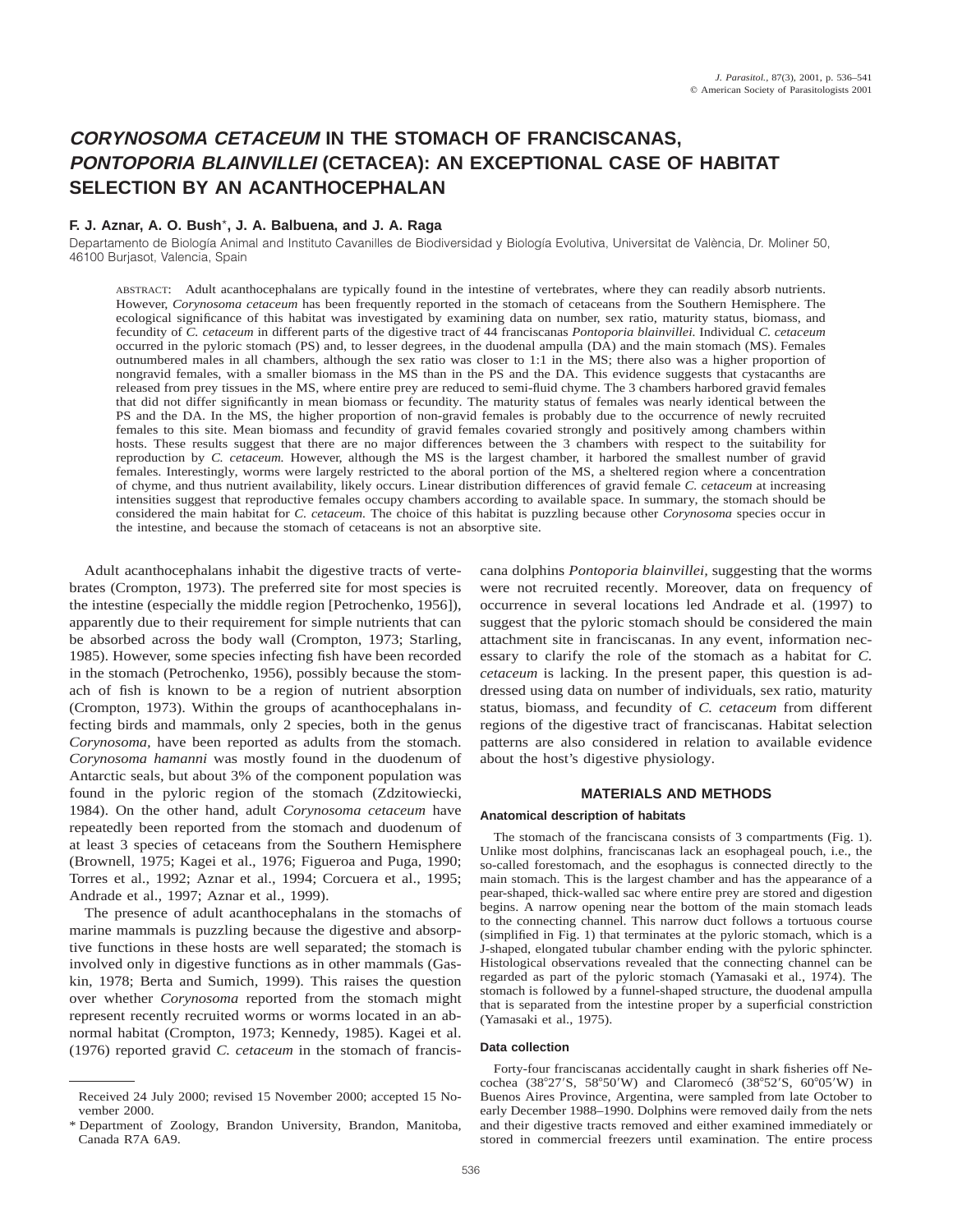

FIGURE 1. The upper digestive tract of the franciscana dolphin *Pontoporia blainvillei*: OE, esophagus; MS, main stomach; CC, connecting channel; PS, pyloric stomach; DA, duodenal ampulla; DP, duodenum proper. Adapted from Yamasaki et al. (1974), courtesy of Okajimas Folia Anatomica Japonica.

could take up to 24 hr after host death. Information on the attachment of *C. cetaceum* specimens was limited to a qualitative assessment of the number of attached worms and the sites of attachment. The contents of the main stomach (hereafter referred to as MS), pyloric stomach (PS) (including those of the connecting channel), duodenal ampulla (DA), and the rest of the intestine (RI) were separately flushed through a 0.2 mm sieve. Attached *C. cetaceum* were removed from the mucosa of each chamber. Parasites were washed in saline solution, preserved in 70% alcohol, and sent to the University of Valencia for examination. A few specimens of the nematode *Anisakis simplex* were also found in all chambers (mean abundance  $\pm$  SD, 2  $\pm$  2) and of the digenean *Hadwenius pontoporiae* in the PS and the DA  $(2 \pm 3)$ . Given the small number of nematodes and digeneans found, it was assumed that neither species had demonstrable effects on habitat selection patterns by *C. cetaceum* at the degree of resolution we employed, i.e., among chambers.

## **Distribution**

The distribution of *C. cetaceum* was described using 2 methods. First, the infection parameters were calculated for each site. For convenience, the terminology defined by Bush et al. (1997) is applied here for particular sites, i.e., prevalence in the DA, mean abundance in the PS, etc. A very small proportion of *C. cetaceum*  $\langle 1\%$  of the total sample) was found in the RI, where, unlike at other sites, all worms were found free in the lumen. This was interpreted to mean that these worms were senescent and were passing out from anterior locations. Therefore, these worms were excluded from subsequent analyses, except for calculations on sex ratios, where information from the RI became useful. Second, the procedure devised by Bush and Holmes (1986) was used to describe linear distribution patterns. The 0th (anterior worm), 50th (median worm), and 100th (posterior worm) centiles of worm distribution were calculated at the infrapopulation level assuming a uniform distribution of worms within each stomach chamber. A Wilcoxon test was employed to test for gender differences in median worm position.

#### **Sex ratio**

Statistical comparison of sex ratio among chambers posed 2 problems. First, Pearson chi-square and related tests (*G,* Fisher test) assume that the objects counted are independent and identically distributed (Garson and Moser, 1995). As parasites are often recruited in packets and their populations are typically aggregated, these statistics are not valid to test for sex ratio differences. Second, sex ratios per chamber, e.g., number of males/total number of worms, could be obtained at the infrapopulation level, then compared with tests for several related samples. However, this procedure can mislead because sex ratios are drawn from disparate sample sizes, ranging from 1 to several hundred worms, i.e., sex ratios are not weighted by sample size. These problems were dealt with as follows. The number of males and total number of worms in chamber k were summed across hosts, then the sex ratio (males/males 1 females) in chamber k was calculated. The 95% confidence interval was set for this sex ratio estimator based on 1,000 bootstrap replicates. Replicates were obtained by sampling with replacement from the 44 hosts. Confidence intervals were corrected by the bias-corrected percentile method (Efron, 1982).

# **Maturity**

Females were used to describe maturity patterns in each chamber. Females were cleared in lactophenol and classified under a stereomicroscope as stage 1 (ovarian balls only), stage 2 (containing a mixture of ovarian balls and developing acanthors), or stage 3 (containing a mixture of ovarian balls, developing and fully developed acanthors) (see, e.g., Bates and Kennedy [1990] for a similar criterion). To obtain representative samples from each chamber, 29 hosts were chosen in which each of the 3 chambers had at least 10 females. The linear distribution of each maturity stage was described using Bush and Holmes' (1986) method as described above. Differences in linear position among developmental stages were tested with a Quade test. This test is an extension of the Wilcoxon test for multisample situations and appears to have a higher statistical power relative to the Friedman test when the number of treatments is less than 5 (Conover, 1980). Finally, Spearman correlation tests were performed to examine significant relationships between number of gravid females, i.e., stages  $2 + 3$ , and the position of the anterior, median, and posterior worm.

#### **Biomass**

Females were left overnight in refrigerated tap water and, prior to weighting, were left briefly on dry paper to remove the excess of water. Females of each developmental stage from each chamber in each host were weighed together to the nearest 0.0001 g; therefore, there is a single weight measurement for each chamber per dolphin. Total weight was then divided by the number of females to obtain the mean weight per female. Values of mean weight per female were used to explore with Quade tests biomass differences of each developmental stage among chambers. We also used a Kendall test to examine whether mean weight of gravid females covaried significantly among chambers within hosts.

#### **Fecundity**

Fecundity was estimated as the number of acanthors per female (Bates and Kennedy, 1990). Fifteen hosts that had more than 5 females of stage 3 in each chamber were selected; then, 5 of those females from each chamber in each host were sampled. Fecundity of each specimen was estimated following the method of Bates and Kennedy (1990): each specimen was weighed and its contents were washed into a beaker and the volume made up to 10 ml, then continually agitated using a magnetic stirrer for at least 5 min. Ten separate samples of 10  $\mu$ l were taken and the number of acanthors counted. The mean number of acanthors obtained from these samples was extrapolated to the total volume. In each host, values of individual fecundity were averaged per chamber; then, fecundity differences among chambers were tested for with a Quade test, and fecundity covariation among chambers within hosts was examined with a Kendall test.

## **RESULTS**

All dolphins were infected with *C. cetaceum* (mean abundance  $\pm$  SD, 718  $\pm$  605; median, 531) and 31,591 worms were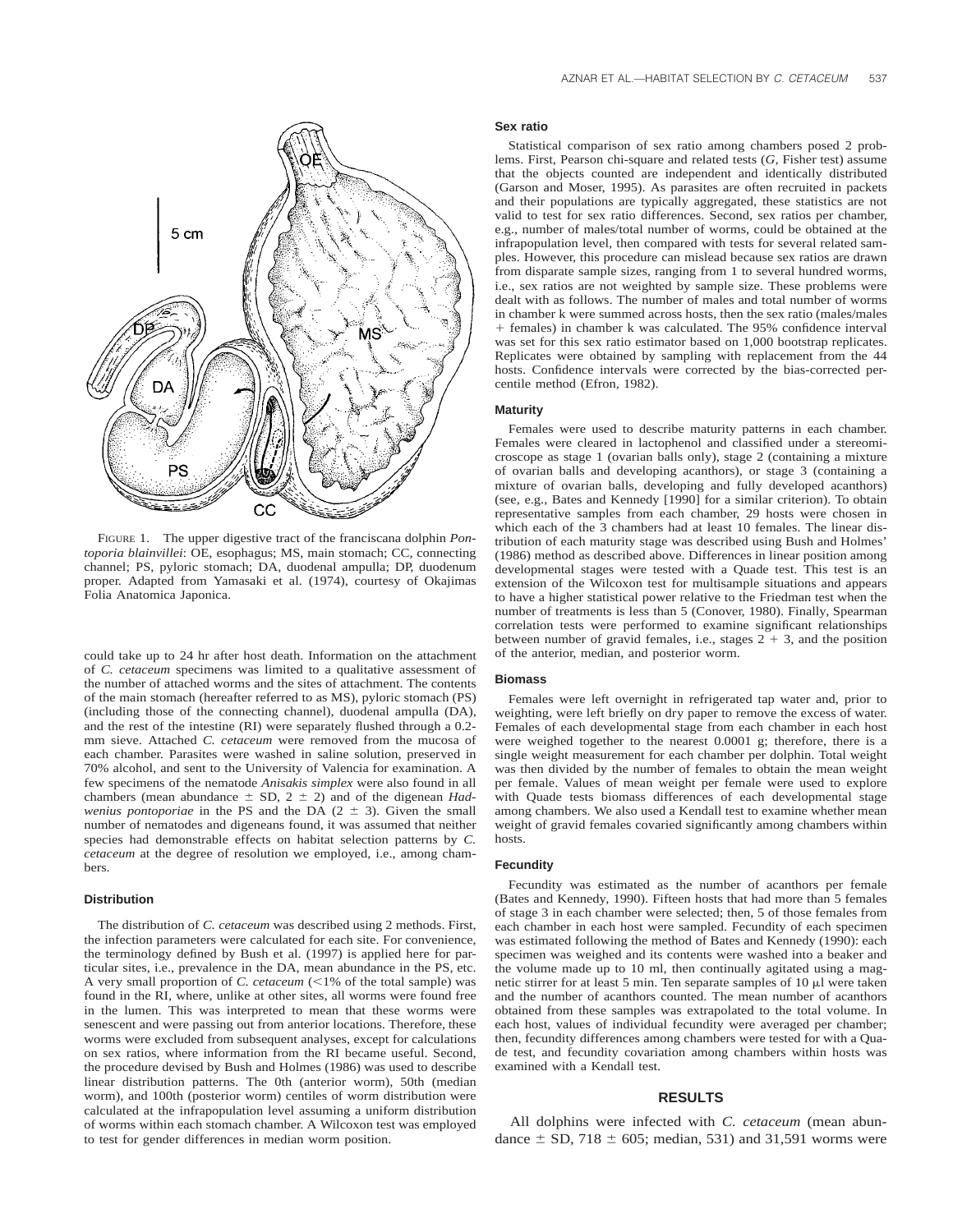TABLE I. Infection parameters of the acanthocephalan *Corynosoma cetaceum* in 4 sites from 44 franciscana dolphins *Pontoporia blainvillei*: main stomach (MS), pyloric stomach (PS), duodenal ampulla (DA), and remaining intestine (RI).

|                         | MS          | PS           | DA           | RI        |
|-------------------------|-------------|--------------|--------------|-----------|
| Prevalence<br>Abundance | 36/44       | 43/44        | 39/44        | 31/44     |
| Mean $\pm$ SD           | $59 \pm 98$ | $572 + 467$  | $82 \pm 117$ | $6 \pm 8$ |
| Median                  | 31          | 440          | 48.5         |           |
| Range                   | $0 - 473$   | $51 - 1,595$ | $0 - 626$    | $0 - 26$  |
| Mean $% \pm SD^*$       | $11 + 10$   | $78 + 14$    | $11 + 9$     | $1 + 2$   |

\* Percentages are calculated on an infrapopulation basis, i.e., no. of worms in chamber i in host j/total no. of worms in host j.

collected, 87.1% from the stomach. Most specimens were found firmly attached at each site, except in the RI, where all worms were found free in the lumen. Values for infection parameters studied in each site are shown in Table I. The PS was, by far, the location harboring the greatest number of worms; the MS harbored the fewest (Table I). The position of the median worm did not differ between genders (Wilcoxon test,  $Z = 0.80$ , n = 44,  $P = 0.424$ .

The sex ratio was biased against males (overall, 0.43; mean  $\pm$  SD, 0.44  $\pm$  0.08). However, values differed among sites (Fig. 2). In the RI, males exceeded females. In the MS, the PS, and the DA, sex ratios favored females, although the ratio was closer to 1:1 in the MS (note that its confidence interval does not overlap with the confidence interval of the sex ratio in the PS).

Values for infection parameters studied for the 3 developmental stages of female *C. cetaceum* are shown in Table II. Gravid females occurred in the PS and the DA of the 29 analyzed hosts and in the MS of 28 hosts. Proportions of developmental stages were nearly identical between the PS and the DA; in the MS, a higher proportion of stage 1 females was found (Table II). The position of the median worm differed significantly among developmental stages (Quade test  $T_{(2,56)}$  = 15.02,  $P < 0.001$ ). A posthoc comparison indicated that the median worm of stage 1 was significantly more anterior than those of 2 and 3 ( $P < 0.05$ ), whereas median worm position did not differ between stages 2 and 3. At increasing numbers



FIGURE 2. Sex ratio values of *Corynosoma cetaceum* from 44 franciscanas *Pontoporia blainvillei* in different sites of the digestive tract: main stomach (MS), pyloric stomach (PS), duodenal ampulla (DA), and remaining intestine (RI). The X indicates the empirical value obtained for each site using the total host sample; the bar through X corresponds to the estimated mean value for 1,000 bootstrap replicates; the segment represents the 95% confidence interval calculated by the bootstrap procedure.

of gravid females, the median worm ( $r_s = 0.52$ , n = 29, P = 0.008) and the posterior worm ( $r<sub>s</sub> = 0.80$ ,  $P < 0.0001$ ) of gravid females were more posteriad, but the anterior worm did not differ in position  $(r_s = -0.34, P = 0.07)$  (*P* in the 3 tests corrected by the sequential Bonferroni correction [Rice, 1989]). The posteriad shift in the position of the median and posterior worm at increasing numbers of gravid females was strongly curvilinear; in infrapopulations with more than 100 gravid females, positions reached a roughly constant value, i.e., about the center of the PS for the median worm, and the end of the DA for the posterior worm (Fig. 3).

Mean biomass for each stage in each chamber are shown in Table III. Quade tests revealed no significant biomass differences among chambers for stages 2 ( $T_{(2,44)} = 0.23$ ,  $P \gg 0.05$ ) and 3 ( $T_{(2,52)} = 1.13$ ,  $P \gg 0.05$ ), but did for stage 1 ( $T_{(2,48)} =$ 5.42,  $P < 0.01$ ). A posthoc comparison indicated that only the

TABLE II. Infection parameters of 3 developmental stages of *Corynosoma cetaceum* in 3 sites from 29 franciscana dolphins *Pontoporia blainvillei*: main stomach (MS), pyloric stomach (PS), and duodenal ampulla (DA).

|         |                                    | <b>MS</b>       | <b>PS</b>       | DA              |
|---------|------------------------------------|-----------------|-----------------|-----------------|
| Stage 1 | Prevalence                         | 27/29           | 28/29           | 25/29           |
|         | Mean abundance $\pm$ SD            | $24 \pm 45$     | $91 \pm 108$    | $16 \pm 39$     |
|         | Median                             | 6               | 34              | 8               |
|         | Mean percent <sup>*</sup> $\pm$ SD | $0.49 \pm 0.31$ | $0.23 \pm 0.16$ | $0.24 \pm 0.22$ |
| Stage 2 | Prevalence                         | 23/29           | 29/29           | 25/29           |
|         | Mean abundance $\pm$ SD            | $6 \pm 13$      | $64 \pm 62$     | $9 \pm 17$      |
|         | Median                             | 2               | 33              | 81              |
|         | Mean percent $\pm$ SD              | $0.12 \pm 0.11$ | $0.19 \pm 0.10$ | $0.16 \pm 0.12$ |
| Stage 3 | Prevalence                         | 27/29           | 29/29           | 28/29           |
|         | Mean abundance $\pm$ SD            | $11 \pm 10$     | $202 \pm 204$   | $36 \pm 48$     |
|         | Median                             | 8               | 81              | 11              |
|         | Mean percent $\pm$ SD              | $0.39 \pm 0.31$ | $0.58 \pm 0.12$ | $0.60 \pm 0.27$ |

\* The proportion of each stage is calculated for each site in each infrapopulation.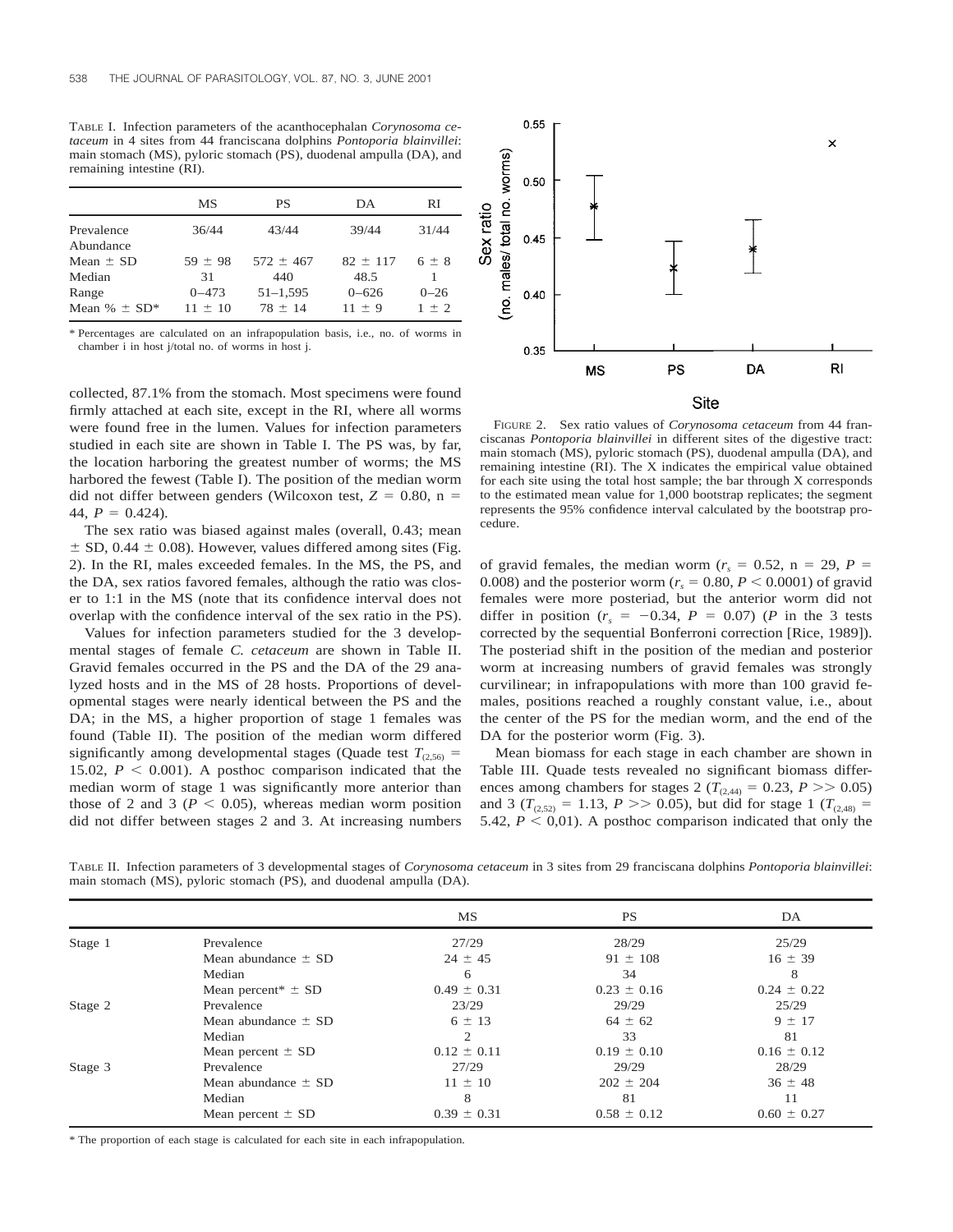

FIGURE 3. Position of the (A) anterior, (B) median, and (C) posterior worm for gravid female *Corynosoma cetaceum* in the digestive tract of franciscanas *Pontoporia blainvillei* at increasing number of gravid females. Position values range from 0 (the anterior end of the main stomach) to 3 (the posterior end of the duodenal ampulla); 1.5 represents the center of the pyloric stomach.

TABLE III. Mean weight  $(\times 10^{-4} \text{ g})$  of 3 developmental stages of female *Corynosoma cetaceum* in 3 sites from 29 franciscana dolphins *Pontoporia blainvillei*: main stomach (MS), pyloric stomach (PS), and duodenal ampulla (DA).

|         |               | MS              | <b>PS</b>       | DA.             |
|---------|---------------|-----------------|-----------------|-----------------|
| Stage 1 | n             | 27              | 28              | 25              |
|         | Mean $\pm$ SD | $27.2 \pm 7.7$  | $33.8 \pm 15.0$ | $38.6 \pm 20.1$ |
|         | Range         | $12.3 - 41.6$   | $17.0 - 82.1$   | $18.6 - 100.0$  |
| Stage 2 | n             | 23              | 29              | 25              |
|         | Mean $\pm$ SD | $47.6 \pm 14.4$ | $49.3 \pm 17.8$ | $51.6 \pm 18.8$ |
|         | Range         | $24.0 - 73.0$   | $27.0 - 100.3$  | $17.0 - 103.5$  |
| Stage 3 | n             | 27              | 29              | 28              |
|         | Mean $\pm$ SD | $78.3 \pm 24.9$ | $72.9 \pm 16.3$ | $71.7 \pm 20.1$ |
|         | Range         | $33.5 - 144.0$  | $42.8 - 115.2$  | $28.1 - 107.5$  |

MS females differed in biomass ( $P < 0.05$ ) with respect to those of the PS and the DA. The mean biomass of gravid females covaried strongly and positively among the 3 chambers (Kendall test,  $W = 0.87$ , 28 df,  $P = 0.009$ ). In each chamber, we found no significant correlation between mean biomass of gravid females and either total or chamber intensity (Spearman correlation tests,  $r_s$  ranging from  $-0.17$  to 0.18; minimum 1tailed nominal  $P > 0.18$ ).

Mean biomass of females selected for fecundity analysis did not differ among chambers (Quade test,  $T_{(2,28)} = 0.11$  *P* >> 0.05). There was a weak positive relationship between biomass and fecundity ( $r_s = 0.37$ , n = 225,  $P < 0.001$ ). Values of mean fecundity ( $\times$ 10<sup>3</sup>) per chamber were 50.8  $\pm$  32.3 (MS), 48.2  $\pm$ 25.3 (PS), and 44.3  $\pm$  25.1 (DA). A Quade test indicated no significant fecundity differences among chambers  $(T<sub>(2.28)</sub> =$ 0.10,  $P > 0.05$ ). A strong positive covariation in fecundity was found among chambers ( $W = 0.91$ , 14 df,  $P < 0.0001$ ). We failed to detect any negative relationship between fecundity and either total or chamber intensity  $(r<sub>s</sub>$  ranging from  $-0.340$  to  $-0.025$ ; minimum 1-tailed nominal  $P > 0.1$ ).

# **DISCUSSION**

A preliminary concern in this study was whether observed habitat use would be affected by postmortem effects. These effects were considered as unimportant at the degree of resolution employed (among chambers) for several reasons. First, specimens of *C. cetaceum* did not exhibit signs of degeneration except for senescent worms in the rectum; this indicates that there was no substantial destruction of worms during the time elapsed between host death and necropsy. Second, most *C. cetaceum* specimens were found firmly attached to the wall of each chamber, such as observed in previous studies (Yamasaki et al., 1974; Brownell, 1975). This strongly suggests that worms likely died in the same chambers where they had lived. The RI, where worms were detached, was considered as an unsuitable habitat. This interpretation agrees with observations by Brownell (1975) and Andrade et al. (1997), who found *C. cetaceum* in the MS, PS, and DA, but not in the RI, of large samples of franciscanas. Third, assuming that *C. cetaceum* individuals could have moved in response to postmortem cues, the gross resolution employed to analyze habitat selection should minimize the importance of worm movements among chambers. However, if chambers are relatively isolated, senescent worms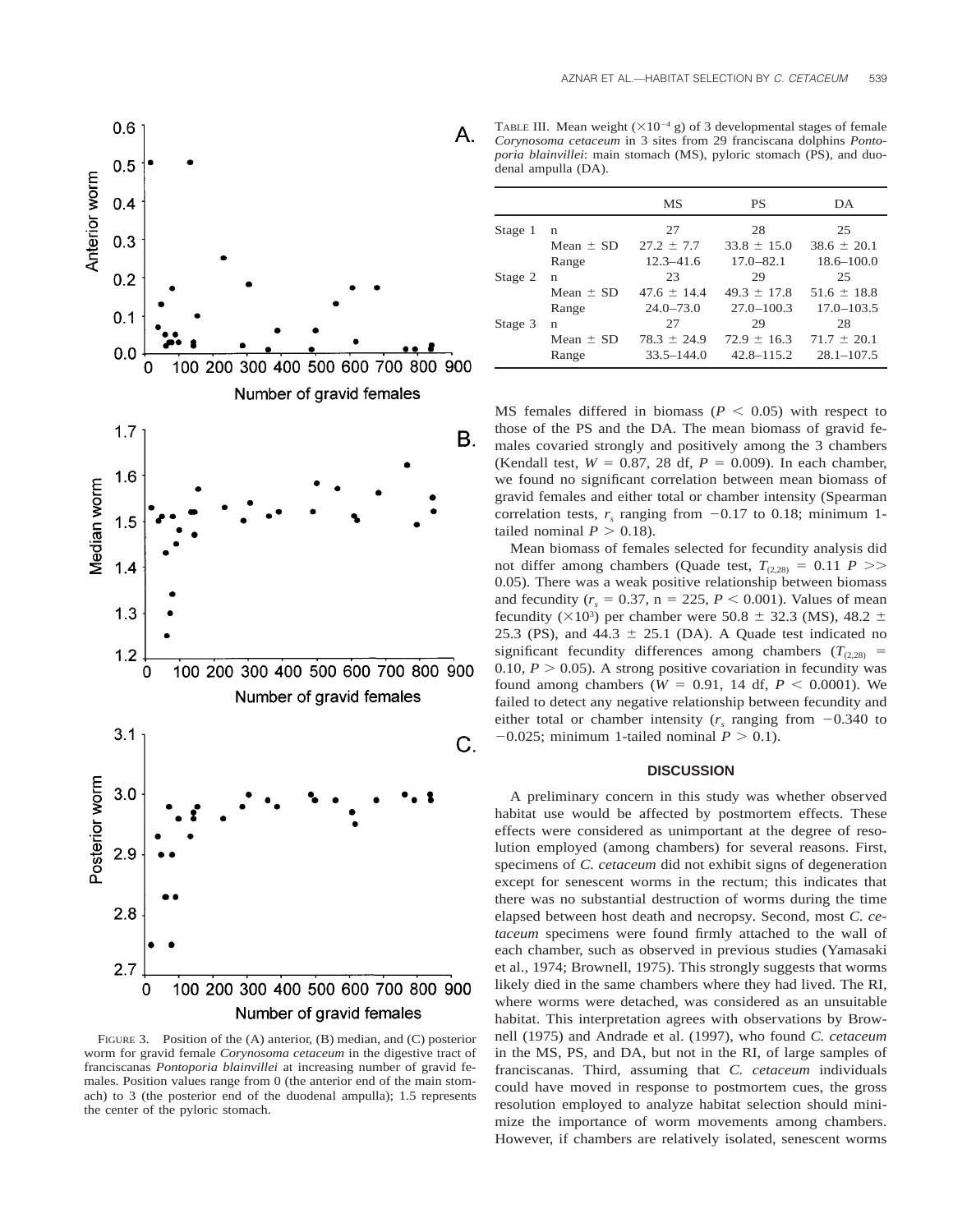coming from anterior chambers might remain for long periods in posterior chambers. This problem seems negligible for 2 reasons. First, it has already been noted that most worms were attached. Second, detached worms should be quickly eliminated because evacuation is fast in cetaceans (Smith, 1972). In fact, the low number of individuals found in the RI (mean, 6; median, 1) possibly represents the sum of all senescent worms coming from the MS, PS, and DA.

The sex ratio in acanthocephalans appears to be genetically determined with a zygotic ratio of 1:1 and remains so until after copulation; however, adult males generally have a shorter life span and, therefore, the sex ratio becomes biased against males in late infections (Parshad and Crompton, 1981; Crompton, 1985; Kennedy, 1993). Experimental and field observations of several species of *Corynosoma* are consistent with this general pattern (Helle and Valtonen, 1980, 1981; Valtonen and Helle, 1982). The sex ratio of *C. cetaceum* was also biased against males, although sex ratio was heterogeneous among chambers. In the RI, the sex ratio was biased toward males, indicating that senescent males accumulate at a higher proportion there, as would be expected if males have a shorter life span. In the MS, the sex ratio was biased against males, but it was notably closer to 1:1 compared to values in the PS and the DA. This pattern suggests that newly recruited cystacanths mainly excyst and activate in the MS. This interpretation is also supported by the observation that stage 1 females were in a comparatively higher proportion in the MS and had a more anterior location than those of stages 2 and 3 (Table II). Also, stage 1 females, but not those of stages 2 and 3, were of smaller size in the MS than in the PS and the DA. This observation strongly suggests that many stage 1 females from the MS were recruited recently. In fact, many stage 1 females were very small and in early sexual development. The release of cystacanths from prey tissues in the MS seems a logical outcome of the digestive physiology of franciscanas; prey are first digested in the MS (Yamasaki et al., 1974) and must be reduced to semifluid chyme at this stage of digestion (Gaskin [1978] and references therein).

Once cystacanths are released in the MS, they seem to be able to establish and reproduce in the MS, PS, and DA. Significant differences were not observed in mean biomass or fecundity of gravid females among chambers. Also, the maturity status of females was nearly identical between the PS and DA; the higher proportion of stage 1 females in the MS is probably related to a higher occurrence of newly recruited individuals to this site, as discussed previously. In addition, mean biomass and fecundity of gravid females covaried strongly, and positively, among chambers within hosts. This does not seem to be related to common intensity-related effects. Regardless of alternative causes to account for such covariation, all chambers appear to be affected in a similar manner. Collectively, the sum of these results is interpreted as evidence that there are no major differences between the 3 chambers regarding their suitability for reproduction by *C. cetaceum.* However, this does not imply that all chambers are exactly equivalent as reproductive habitats. Reproductive success of acanthocephalans depends on a number of factors, such as level of nutrients, immune responses, or intensity-dependent effects that could interact in a complex way (Crompton, 1985; Kennedy, 1993). In natural infections, it is extremely difficult to distinguish subtle differences among habitats concerning these or other factors (Bates and Kennedy, 1991).

An obvious question becomes why the MS, which is the largest chamber, contained the smallest number of reproductive females. In situ observations revealed that attached individuals of *C. cetaceum* occurred throughout the MS and the DA; however, in the MS, worms were found mainly on the bottom of the chamber, near the opening of the connecting channel (see Yamasaki et al. [1974] for a similar observation). Therefore, the effective attachment area in the MS might be smaller than that of the PS and perhaps comparable to that of the DA. If worms absorb nutrients provided by host diet, a preferential attachment on the aboral part of the MS makes sense; the chyme that results from the first chemical digestion in the MS is concentrated in the aboral region, prior to being propelled through the connecting channel (Harrison et al., 1970; Olsen et al., 1994). The aboral part of the MS might also represent a sheltered region for worm attachment, because mechanical breakdown of entire fish, cephalopods, and crustaceans takes place in this stomach. To clarify this question further, it would be interesting to study the distribution of *C. cetaceum* in other species of cetaceans (Torres et al., 1992; Corcuera et al., 1995). In other cetaceans, mechanical and, to some extent, chemical digestion occur in the forestomach (Gaskin, 1978), a chamber lacking in franciscanas. Neither the PS nor the DA are thought to contribute to chemical digestion, their role being to neutralize the acidity of chyme (Gaskin [1978] and references therein). Chemical breakdown continues in the duodenum proper, a region that also receives secretions from the liver and pancreas (Yamasaki et al., 1975). Therefore, the digestive state of food and the possible presence of available nutrients for *C. cetaceum* would not be altered substantially in the PS and the DA.

The median worm and the posterior worm, but not the anterior worm, of gravid female *C. cetaceum* were more posteriad at increasing numbers of gravid females. However, the pattern was only apparent at low intensities, and both the median worm and the posterior worm soon reached roughly constant values (the center of the PS and the end of the DA, respectively). This pattern is consistent with occupation of chambers according to available space, thus supporting the notion that individual *C. cetaceum* do not display a strong chamber preference. At low intensities, gravid females would establish mainly in the MS and the PS. At increasing numbers, worms would tend to establish mainly in the PS because it is the chamber providing the largest space. A measure of the effective space provided by each chamber would permit an estimation of density, which would allow this hypothesis to be tested.

In conclusion, the evidence suggests that *C. cetaceum* mainly excysts and activates in the MS; it then establishes and reproduces in the aboral region of MS, the PS, and the DA. Our results also suggest that the 3 chambers do not differ much in suitability as reproductive habitats for *C. cetaceum.* Based on the available data, the stomach should, therefore, be considered the primary habitat for *C. cetaceum* in the franciscana. The use of this exceptional habitat is puzzling. As far as it is known, the upper gastrointestinal tract of cetaceans is not substantially different from that of other mammals regarding fine histology or physiology (Gaskin, 1978; Berta and Sumich, 1999). So, what do individuals of *C. cetaceum* absorb in the stomach? If it is assumed that these individuals rely on digested food, they would seem to require only nutrients derived from digestion in the MS. The stomach is also a harsh habitat because of physical